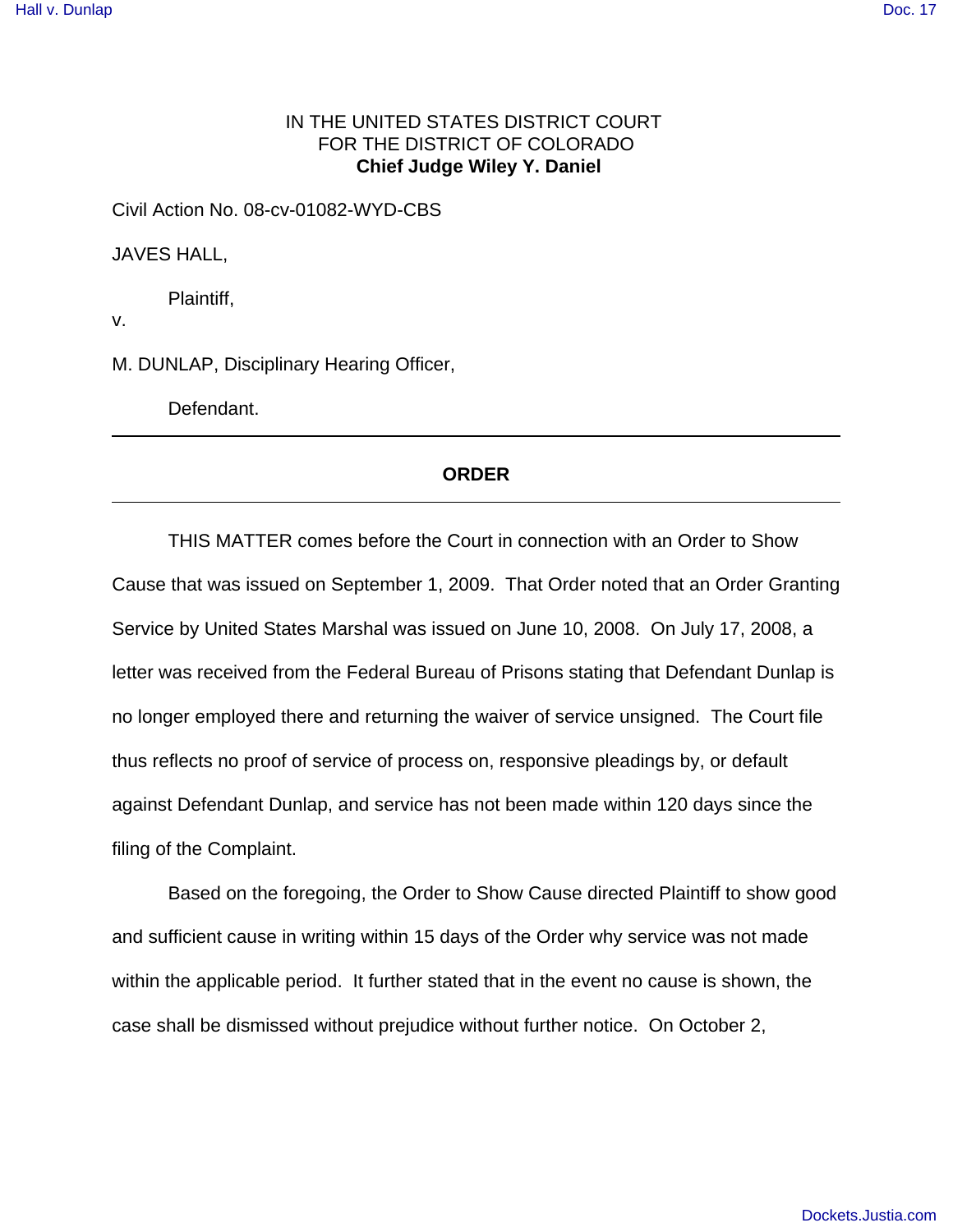2009, I granted a motion for an extension of time filed by Plaintiff and gave Plaintiff to October 16, 2009, to respond to the Order to Show Cause.

On October 20, 2009, after the extended deadline, Plaintiff filed a pleading entitled "Letter motion to respond to the order to Show Cause." Plaintiff states therein that Plaintiff never received any confirmation from the Bureau of Prisons that Defendant was no longer employed there, and that Defendant's "Attorney advisor c/o Christopher B. Synsvoll" had more than enough time to sign the waiver on behalf of his client. (Letter at 1.) Further, he argues that the "Attorney advisor was procedurally defaulted by his failure for not informing the plaintiff of this matter regarding his client M. Dunlap", "defendant attorney advisor" was able to raise his challenges to the complaint which was filed against his client but failed to do so when he refused to sign the waiver on his behalf, and that Plaintiff does not have the documentation from the BOP that was filed on July 17, 2008.

Turning to my analysis, Fed. R. Civ. P. 4(m) provides that "[i]f a defendant is not served within 120 days after the complaint is filed, the court—on motion or on its own after notice to the plaintiff—must dismiss the action against the defendant or order that service be made within a specified time, but if the plaintiff shows good cause for the failure, the court must extend the time for service for an appropriate period." Id. (emphasis added). I find from my review of Plaintiff's letter that he has not shown good and sufficient cause for failure to serve the Defendant within the applicable 120 day time period.

-2-